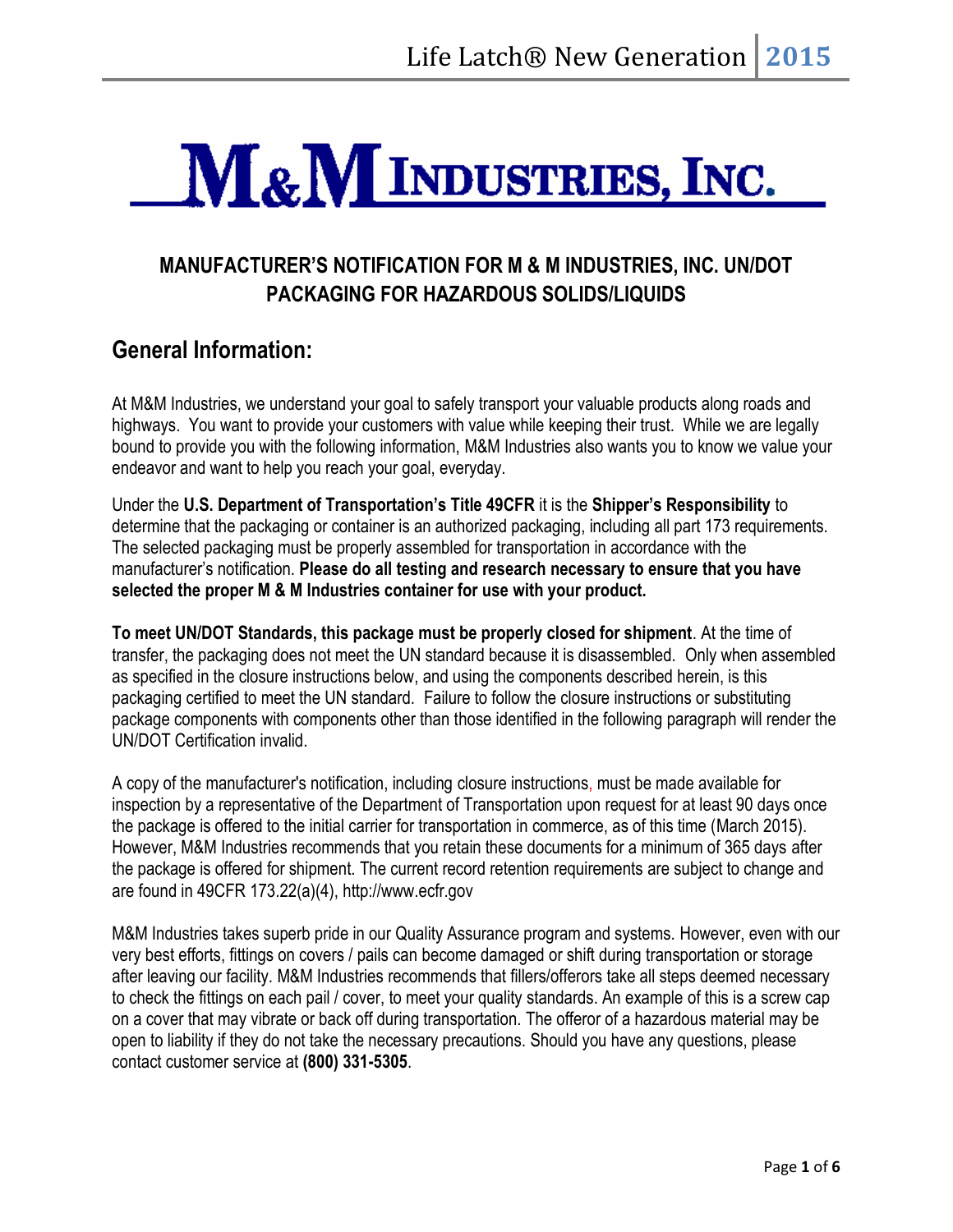# **CLOSURE INSTRUCTIONS FOR**:

**Life Latch® New Generation** Containers

**Identification of Packaging:** This packaging type is identified by:

|                     |                        |                                | Lid diameter (Ref<br>only, measured at |
|---------------------|------------------------|--------------------------------|----------------------------------------|
| <b>Size</b>         | <b>Pail ID numbers</b> | <b>Matching lid ID numbers</b> | bottom of lid)                         |
|                     | 11391, 11393, 12057,   | 11074, 11386, 11390, 11394,    |                                        |
| 6.5 Gallon New Gen  | 10778                  | 11392, 11388, 18402, 18403     | 12.87"                                 |
|                     | 11387,11389,           | 11074, 11386, 11390, 11394,    |                                        |
| 5.0 Gallon New Gen  | 10975,13272,13271      | 11392, 11388, 18402, 18403     | 12.87"                                 |
|                     |                        | 11074, 11386, 11390, 11394,    |                                        |
| 3.5 Gallon New Gen  | 11385, 10777, 11073    | 11392, 11388, 18402, 18403     | 12.87"                                 |
| 2.5 Gallon New Gen  | 11302                  | 11303                          | 11.72"                                 |
| 2.0 Gallon New Gen  | 13189                  | 11303                          | 11.72"                                 |
| 1.25 Gallon New Gen | 13905, 18792           | 13904,18793                    | 8.9"                                   |
| 0.6 Gallon New Gen  | 13906, 18794           | 13907, 18795                   | 7.03"                                  |

This packaging may or may not use a gasket and/or vent plug. If a gasket or vent plug is used it must meet the specification below for **SOLIDS**:

| <b>Cover Size</b>      | <b>Gasket</b>   | <b>Gasket</b> | <b>Gasket</b>   | <b>Vent Plug</b>           |
|------------------------|-----------------|---------------|-----------------|----------------------------|
|                        | <b>Material</b> | Length        | <b>Diameter</b> |                            |
| 0.6 Gallon New Gen     | Closed Cell     | 18.110" to    | $0.94" - 124"$  | N/A                        |
|                        | Neoprene        | 18.897"       |                 |                            |
| 1.25 Gallon New Gen    | Closed Cell     | 23.510" to    | .100" to .140"  | Rieke Rubber Umbrella Vent |
|                        | Neoprene        | 24.470"       |                 | PV-21 Part# 02500002       |
| 2.0 Gallon New Gen     | Closed Cell     | 28.607" to    | .109" to .141"  | NA                         |
|                        | Neoprene        | 29.393"       |                 |                            |
| 2.5 Gallon New Gen     | Closed Cell     | 28.607" to    | .141" to .141   | NA                         |
|                        | Neoprene        | 29.393        |                 |                            |
| 3.5 through 6.5 Gallon | Closed Cell     | 33.075" to    | .134" to .166". | Rieke Rubber Umbrella Vent |
| New Gen                | Neoprene        | 34.425"       |                 | PV-21 Part# 02500002       |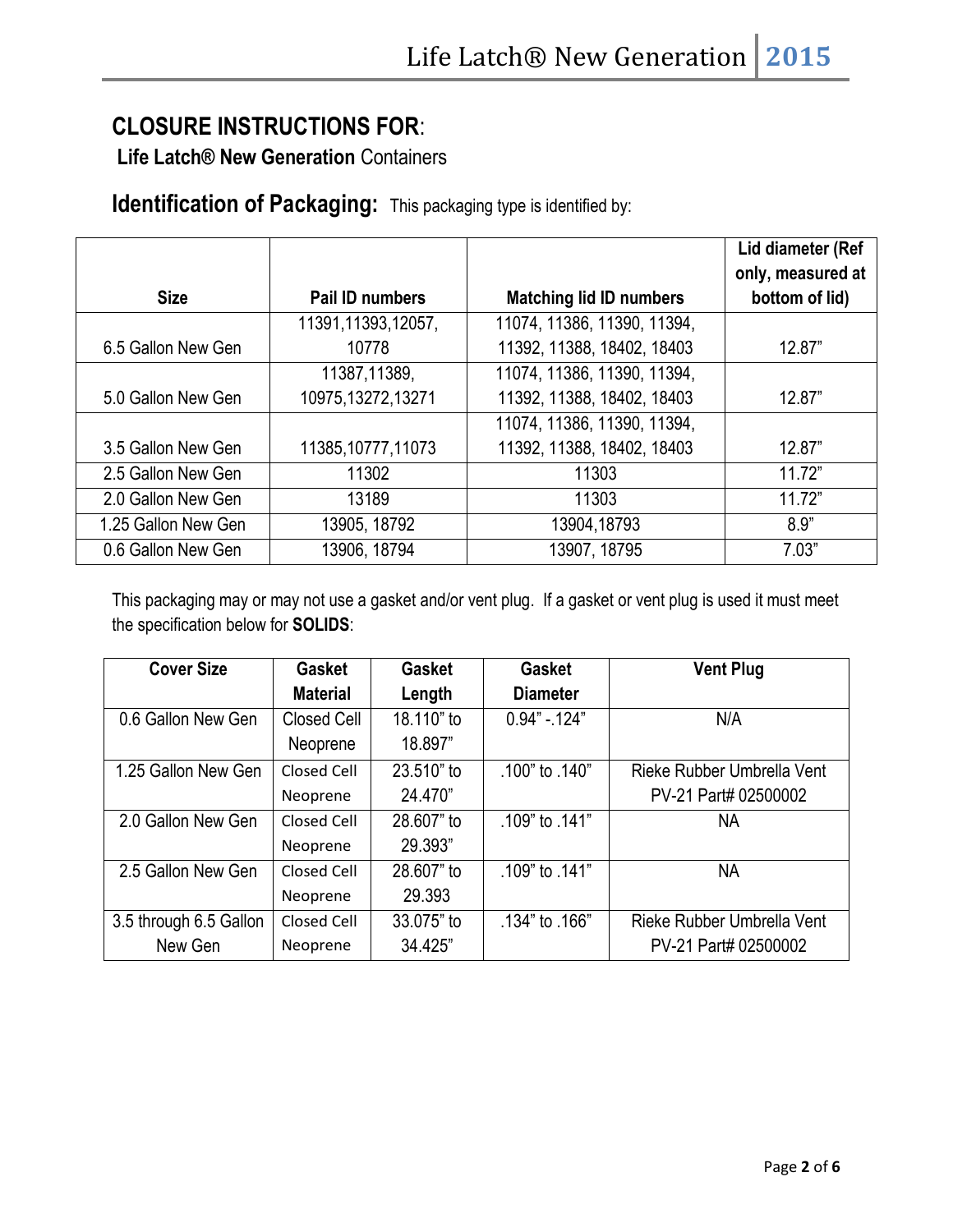#### **UN Markings for Life Latch® New Generation Containers:**

An appropriate UN marking must be maintained for each M&M Industries container design. The UN markings for M&M Industries **Life Latch® New Generation** containers are listed below.

| <b>Container Sizes</b>     | <b>UN Rating</b>        |
|----------------------------|-------------------------|
| 0.6 Gallon New Generation  | 1H2/Y4/S                |
| 1.25 Gallon New Generation | 1H2/Y6/S                |
| 2.0 Gallon New Generation  | 1H2/Y15/S               |
| 2.5 Gallon New Generation  | 1H2/Y19/S               |
| 3.5 Gallon New Generation  | 1H2/Y19/S               |
| 5.0 Gallon New Generation  | 1H2/Y30/S & 1H2/X11.5/S |
| 6.5 Gallon New Generation  | 1H2/Y30/S & 1H2/X11.5/S |

In accordance with the U.S. Department of Transportation's Title 49CFR, Section 178.2, manufacturers of U.N. Standard/DOT Specification packages are required to notify in writing each person to whom that packaging is transferred of all requirements in this part not met at the time of transfer, and with information specifying the type(s) and dimensions of the closures, including gaskets and any other components needed to ensure that the packaging is capable of successfully passing the applicable performance tests. This information must include any procedures to be followed, including closure instructions for inner packagings and receptacles, to effectively assemble and close the packaging for the purpose of preventing leakage in transportation.

Specifically, the following items pertain to the **Life Latch® New Generation** containers:

- **Life Latch® New Generation** containers are certified to the UN/DOT performance oriented packaging standards and are marked with the appropriate UN markings on the container.
- The **Life Latch® New Generation** pail must always be used with the correct **Life Latch® New Generation** lid in order to meet the UN/DOT performance oriented packaging standards.
- **Life Latch® New Generation** containers **are not** UN certified for air transportation.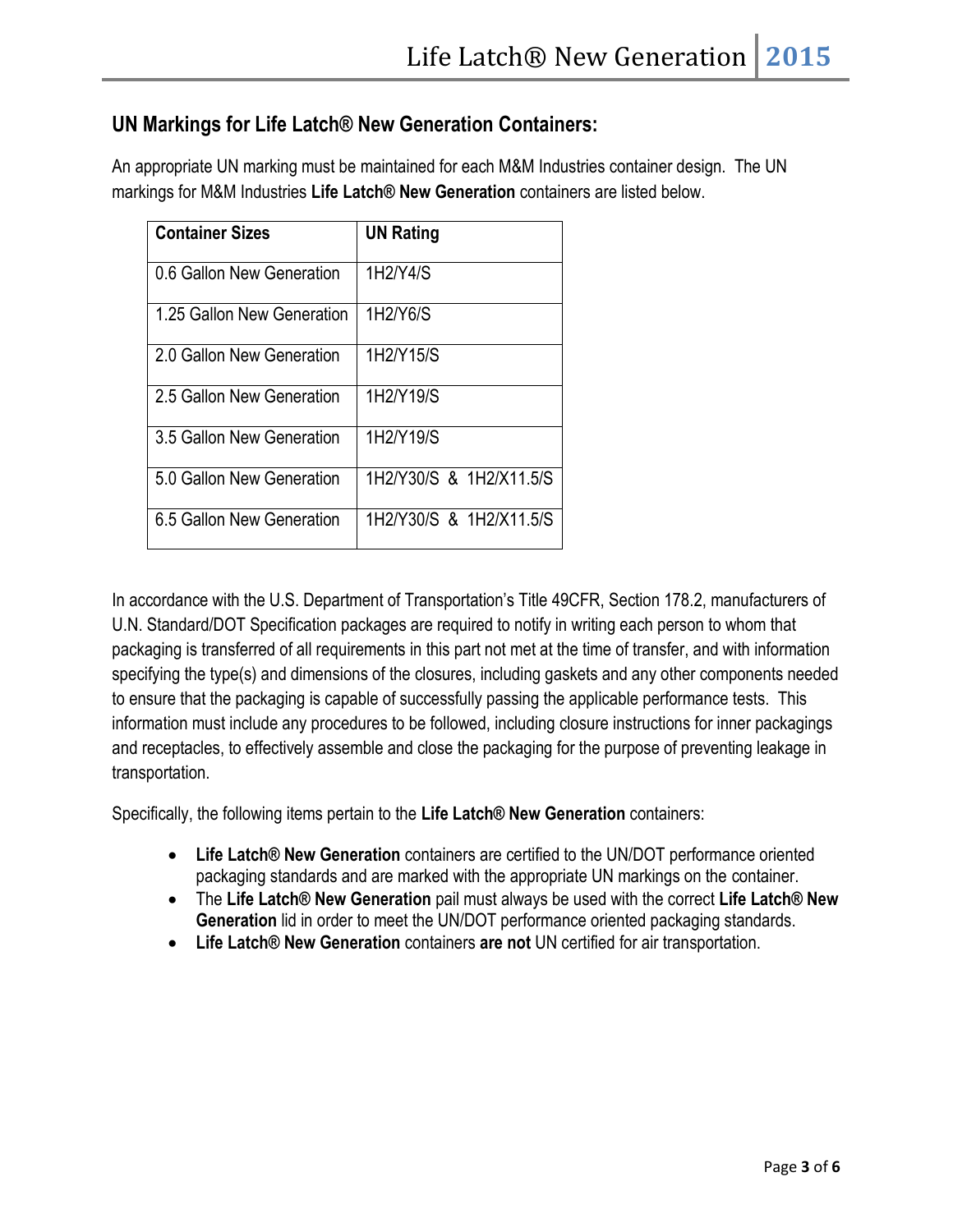#### **CLOSURE INSTRUCTIONS FOR SOLIDS:**

Packaging Components required:

- Appropriately marked UN/DOT certified M&M Industries Pail
- Matching lid size with trigger attached, **gasketed or non-gasketed**

#### **2.0, 2.5, 3.5, 5.0 and 6.5 gallon NON-GASKETED lid:** (Engraved MM on lid)

**To close:** Seat lid on top of pail (engraved MM on bottom of pail). Rotate lid clockwise until the small window by the trigger (see Ill. 1) is located to the left of the mark (see Ill. 2) on the side of the pail and continue rotating until the lid is fully tightened (see Ill. 4). **Inspect lid after application to confirm it is properly seated.** 

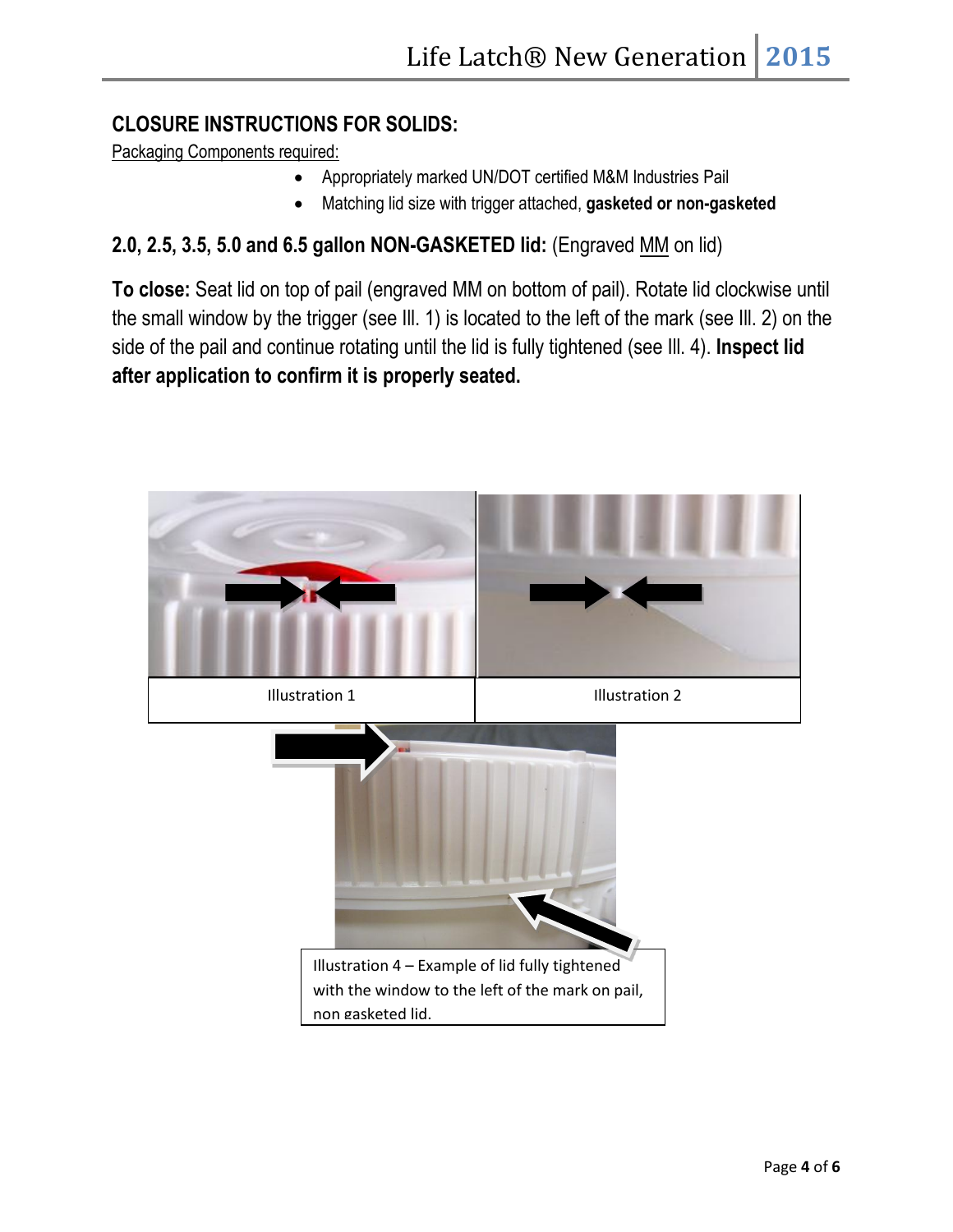**2.0, 2.5, 3.5, 5.0 and 6.5 gallon Gasketed lid:** (Marked MM on lid):

To Close: Seat lid on top of pail (Marked MM on bottom of pail). Rotate lid clockwise until the small window by the trigger (see Ill. 1) is located to the left of the UN mark (see Ill.3) on the side of the pail and continue rotating until the lid is fully tightened (see Ill.5). **Inspect lid after application to confirm it is properly seated.**



#### **0.6 and 1.25 gallon NON-GASKETED lid:**

**To close:** seat lid on top of pail. Rotate lid clockwise until the trigger post (see Ill.6) is located to the left of the mark (see Ill. 7) on the side of the pail and continue rotating until lid is fully tightened. **Inspect lid after application to confirm it is properly seated.**